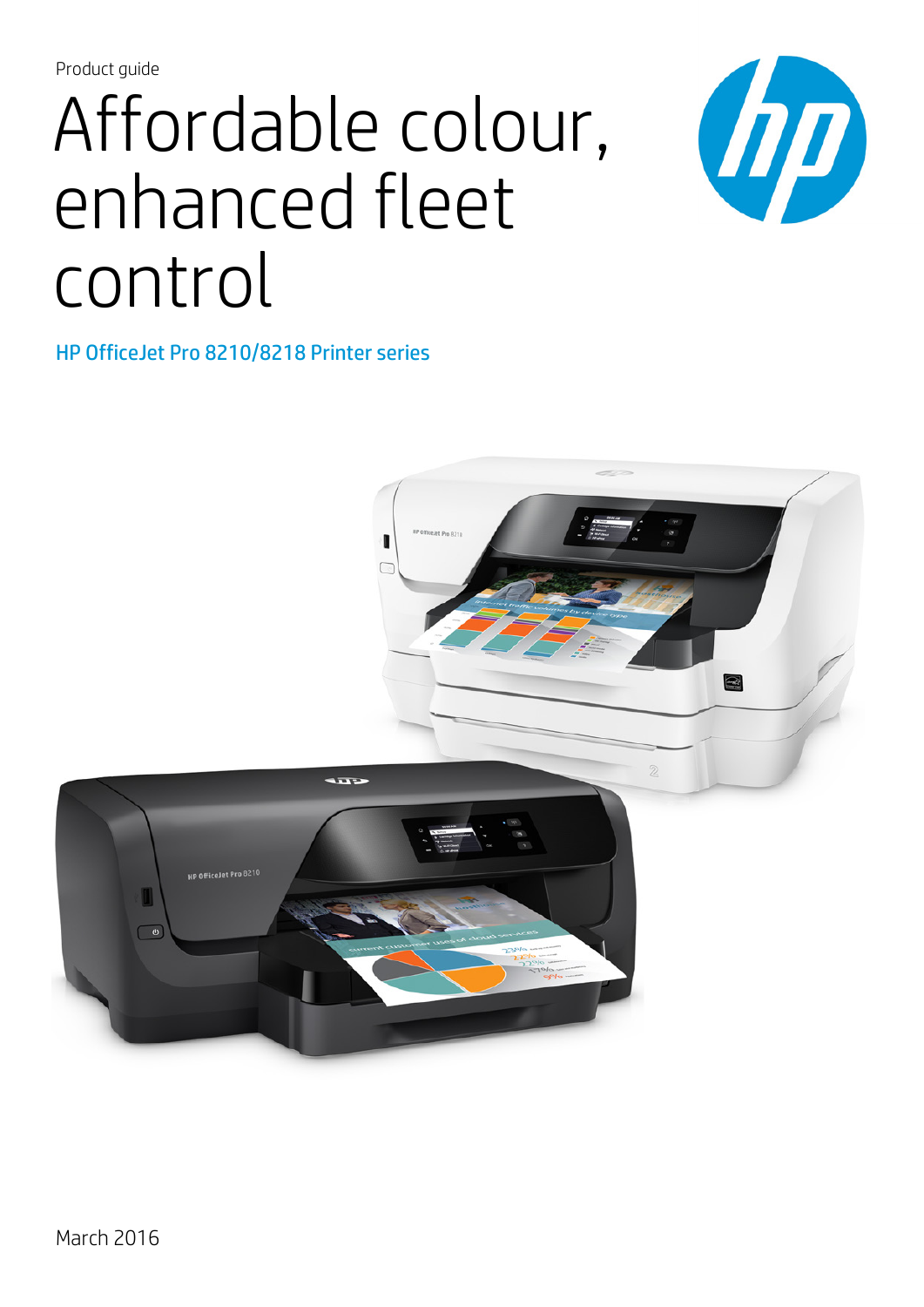## Table of contents

| Seamless management and affordable colour  | 3              |
|--------------------------------------------|----------------|
| Product walk-around: 8218 Printer          | $\overline{4}$ |
| Product comparison: 8210 Printer           | 5              |
| Key benefits at a glance                   | 6              |
| Remarkable value, professional colour      | 7              |
| Everything you need to finish fast         | 8              |
| Radically simple mobile printing           | 9              |
| Essential security and management features | 10             |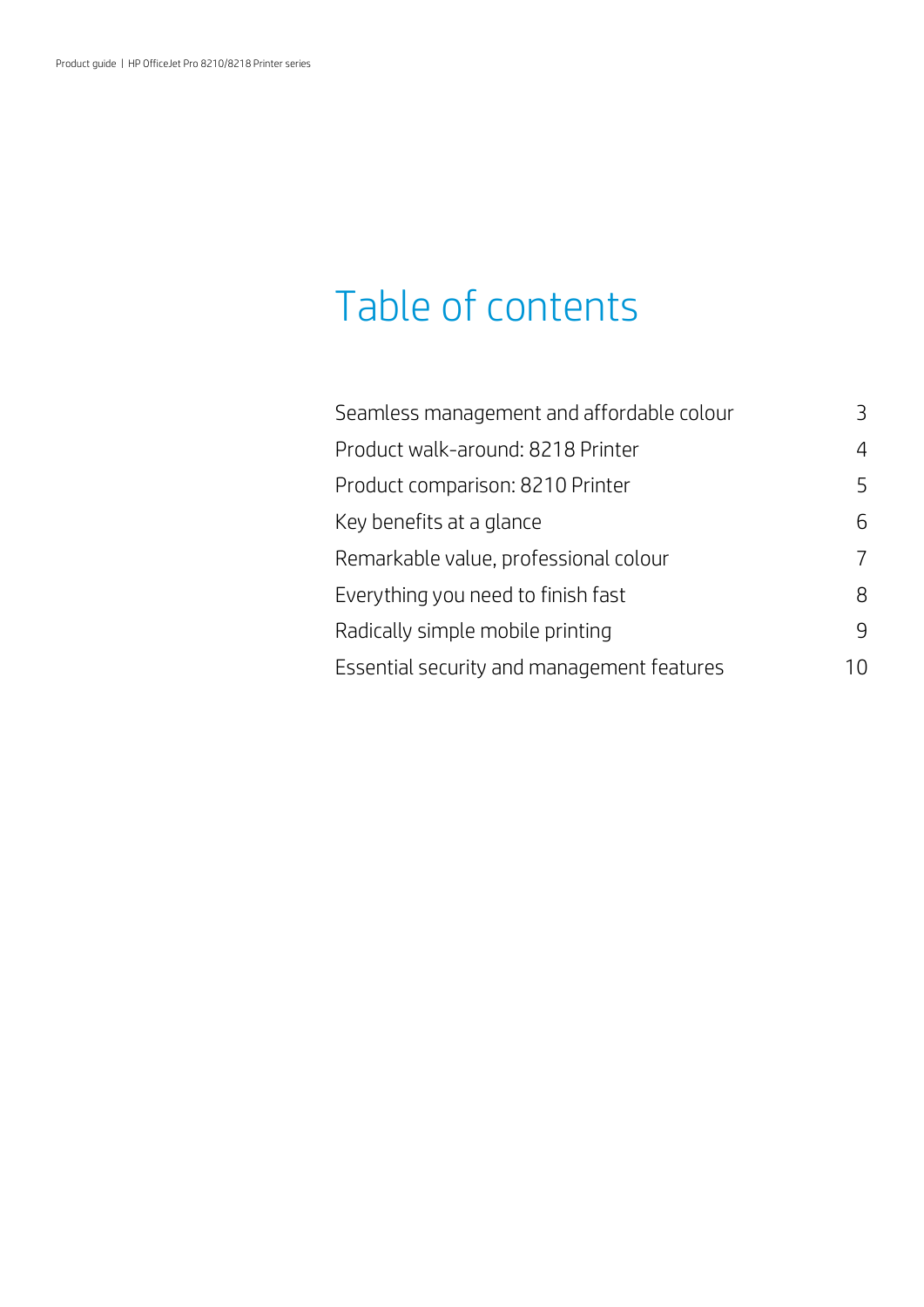## <span id="page-2-0"></span>**Seamless** management and affordable colour

<span id="page-2-1"></span>Print professional-quality colour for up to 50% lower cost per page than lasers. [1](#page-3-1) Drive productivity with fast, automatic two-sided printing. Take command of your printing environment with comprehensive fleet management tools. Easily print from your smartphone, tablet, or notebook PC with a variety of mobile printing options.<sup>[2](#page-3-2)</sup>

#### <span id="page-2-3"></span>Who can benefit?

The new HP OfficeJet Pro 8210/8218 Printer series is ideal for work teams of up to five users who want to produce professional colour documents and brochures for a lower cost per page than lasers.<sup>1</sup> This efficient, resource-conserving wireless printer delivers durable colour prints along with outstanding fleet management, mobile printing, and a duty cycle of up to 30,000 pages.[3](#page-3-3)

<span id="page-2-2"></span>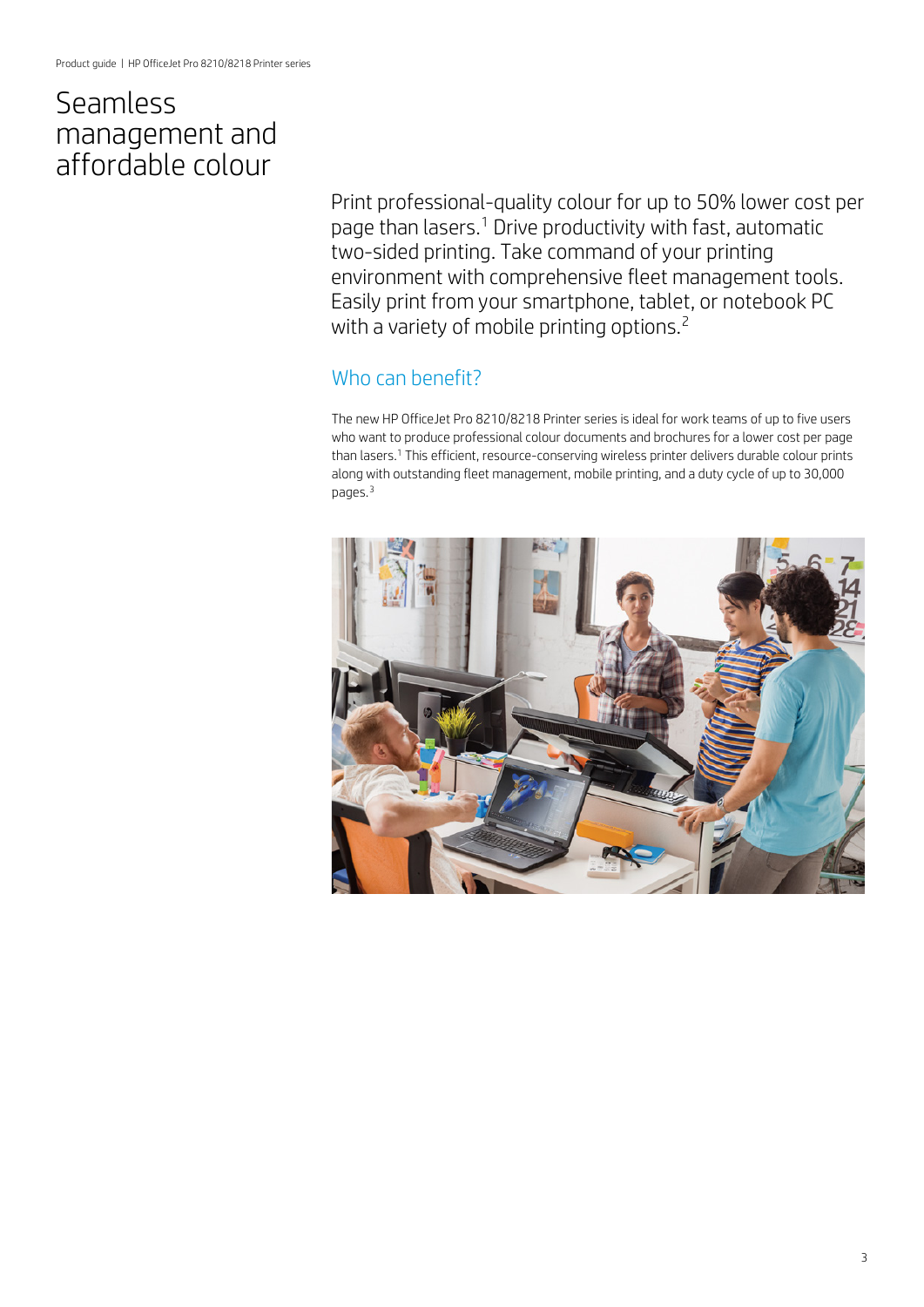## <span id="page-3-0"></span>Product walk-around: 8218 Printer

- <span id="page-3-1"></span>1 5.08 cm mono graphic display with touch navigation
- <span id="page-3-3"></span><span id="page-3-2"></span>2 Easy-access USB port for convenient USB document printing[4](#page-3-4)
- <span id="page-3-7"></span><span id="page-3-4"></span>3 Front door access to supplies
- <span id="page-3-5"></span>4 150-sheet output tray
- 5 Built-in automatic two-sided printing
- <span id="page-3-9"></span><span id="page-3-6"></span>6 250-sheet input tray 1
- <span id="page-3-10"></span>7 250-sheet input tray 2
- <span id="page-3-11"></span>8 Built-in wireless networking
- <span id="page-3-12"></span><span id="page-3-8"></span>9 Wi-Fi Direct<sup>®</sup> printing<sup>[5](#page-3-5)</sup>
- <span id="page-3-13"></span>10 Fast Ethernet network port
- <span id="page-3-20"></span><span id="page-3-19"></span><span id="page-3-18"></span><span id="page-3-17"></span><span id="page-3-16"></span><span id="page-3-15"></span><span id="page-3-14"></span>11 Hi-Speed USB 2.0 printing port



Rear I/O panel close-up

HP OfficeJet Pro 8218 Printer shown

Available September, 2016

#### Series at a glance





<span id="page-3-21"></span>

| Model                               | HP Office let Pro 8210 Printer | HP Office let Pro 8218 Printer |
|-------------------------------------|--------------------------------|--------------------------------|
| <b>Product number</b>               | D9I 63A                        | J3P68A                         |
| 250-sheet input tray 1              | Included                       | Included                       |
| 250-sheet input tray 2 <sup>6</sup> | Not available                  | Included                       |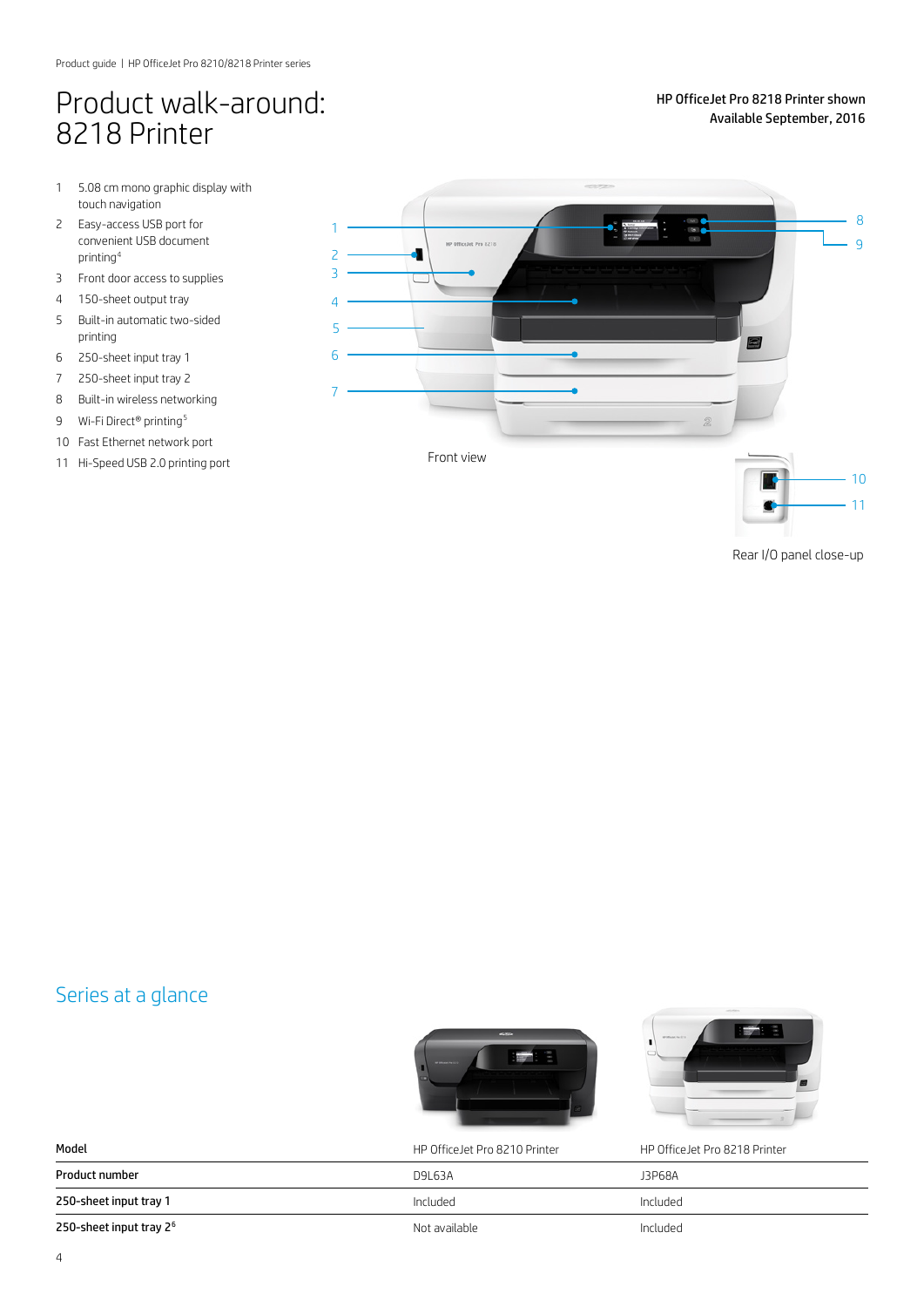## <span id="page-4-0"></span>Product comparison: 8210 Printer

The following table compares the new HP OfficeJet Pro 8210 Printer with its predecessor, the HP Officejet Pro 8100 ePrinter.





<span id="page-4-3"></span><span id="page-4-2"></span><span id="page-4-1"></span>

| <b>HP Office Jet Pro 8210 Printer</b>                                                                                | HP Officejet Pro 8100 ePrinter                                                                                       | <b>Benefits</b>                                                                                                           |
|----------------------------------------------------------------------------------------------------------------------|----------------------------------------------------------------------------------------------------------------------|---------------------------------------------------------------------------------------------------------------------------|
| Up to 22/18 pages per minute (ppm),<br>black/colour, simplex (A4)7                                                   | Up to 20/16 ppm, black/colour, simplex (A4)7                                                                         | Save time with faster output: up to 10% black<br>and 13% colour                                                           |
| Up to 12/10 ppm, black/colour, duplex (A4)7                                                                          | Up to $7/6$ ppm, black/colour, duplex $(A4)^7$                                                                       | Boost productivity with faster duplex speeds:<br>up to 71% black and 67% colour                                           |
| 5.08 cm mono graphic display with touch<br>navigation                                                                | Graphic display with buttons                                                                                         | Improve the user experience with a larger,<br>more intuitive display                                                      |
| Walk-up USB port                                                                                                     | Not available                                                                                                        | Print PDF, Microsoft <sup>®</sup> Word and PowerPoint <sup>®</sup><br>documents directly from your USB drive <sup>4</sup> |
| First page out (FPO) from sleep as fast as<br>$9/10$ seconds, black/colour <sup>8</sup>                              | FPO from sleep as fast as 13/14 seconds,<br>black/colour <sup>8</sup>                                                | Get a faster FPO from sleep: up to 31% black<br>and 29% colour                                                            |
| Typical electricity consumption (TEC):<br>0.227 kWh/Week (Blue Angel measurement)                                    | TEC: 0.328 kWh/Week                                                                                                  | Save energy and help reduce costs with up to<br>31% lower TEC                                                             |
| Wi-Fi Direct printing <sup>5</sup>                                                                                   | Not available                                                                                                        | Print without accessing the company network                                                                               |
| HP PCL 6, HP PCL 5c, HP PostScript level 3<br>emulation                                                              | PCL 3 only                                                                                                           | Gain greater flexibility with support for more<br>printing protocols                                                      |
| Optional Original HP high-yield ink cartridges:<br>up to 3,000 black pages, up to 1,600 colour<br>pages <sup>9</sup> | Optional Original HP high-yield ink cartridges:<br>up to 2,300 black pages, up to 1,500 colour<br>pages <sup>9</sup> | Print up to 30% more black pages with less<br>intervention                                                                |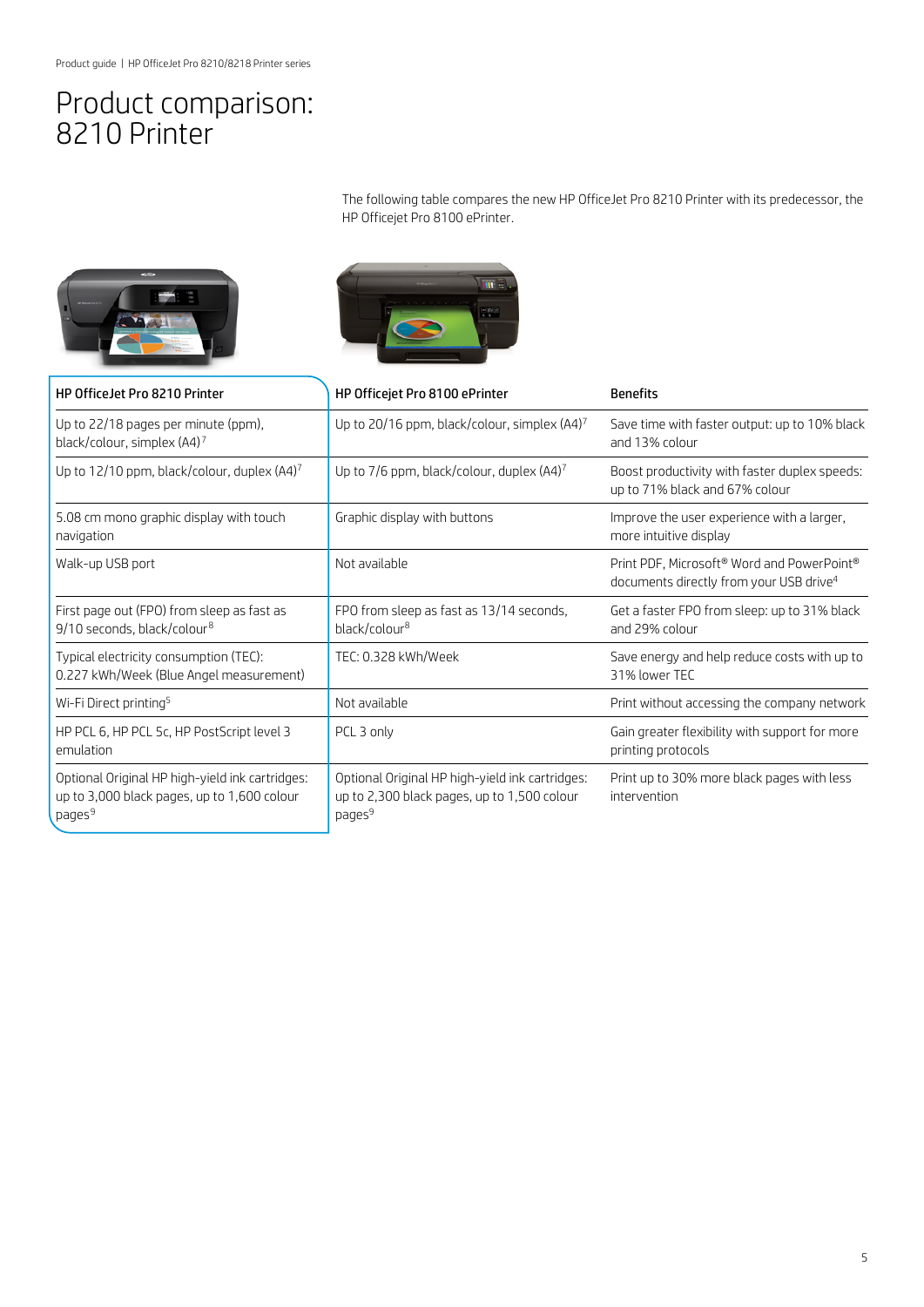## <span id="page-5-0"></span>Key benefits at a glance









This easy-to-manage, resource-saving printer delivers the high-quality, professional colour documents you require—at the cost and speeds that fit your business needs.

#### Remarkable value, professional colour

- Spend up to 50% less per page compared with lasers.<sup>1</sup>
- <span id="page-5-1"></span>• Produce up to three times as many pages and change cartridges less often with optional Original HP high-yield ink cartridges. [10](#page-3-13)
- <span id="page-5-2"></span>• Print water-, smear-, and fade-resistant prints that stand up to highlighters.<sup>[11](#page-3-14)</sup>
- Help your business stand out with borderless, double-sided marketing materials.
- Help conserve resources with a Blue Angel compliant and ENERGY STAR® certified printer and HP Planet Partners cartridge recycling.<sup>[12](#page-3-15)</sup>
- <span id="page-5-4"></span><span id="page-5-3"></span>• Protect your device for longer with an included three-year warranty.<sup>[13](#page-3-16)</sup>

#### Everything you need to finish fast

- Boost productivity with impressive print speeds up to 22 ppm black, simplex (20 ppm black, simplex on 8218) and up to 12 ppm black, duplex.<sup>7</sup>
- Easily print PDF, Microsoft Word and PowerPoint files directly from your USB driv[e.](#page-3-7)<sup>4</sup>
- Keep moving forward, using the intuitive 5.08 cm display.
- Support your high-volume office with a device designed to print 30,000 pages per month for up to five users.

#### Radically simple mobile printing

- Print directly from your mobile device without accessing the company network, from anywhere in the office, using Wi-Fi Direct. [5](#page-3-12)
- <span id="page-5-5"></span>• Easily print documents, photos, and more from your iPhone and iPad using AirPrint, and from smartphones and tablets running Android™, Windows® 8/10, and Google Chrome™ operating systems.[14](#page-3-17)

#### Essential security and management features

- Increase your printing options with support for HP PCL 6, HP PCL 5c, HP PostScript level 3, and scalable TrueType fonts.
- <span id="page-5-6"></span>• Take command of your printing environment with HP Web Jetadmin, part of the HP JetAdvantage Management Solution set.<sup>[15](#page-3-18)</sup>
- <span id="page-5-7"></span>• Help save IT time and make printing easy with the HP Universal Print Driver.<sup>[16](#page-3-19)</sup>
- <span id="page-5-8"></span>• Employ policy-based, fleet-wide protection features, using optional HP JetAdvantage Security Manager.<sup>[17](#page-3-20)</sup>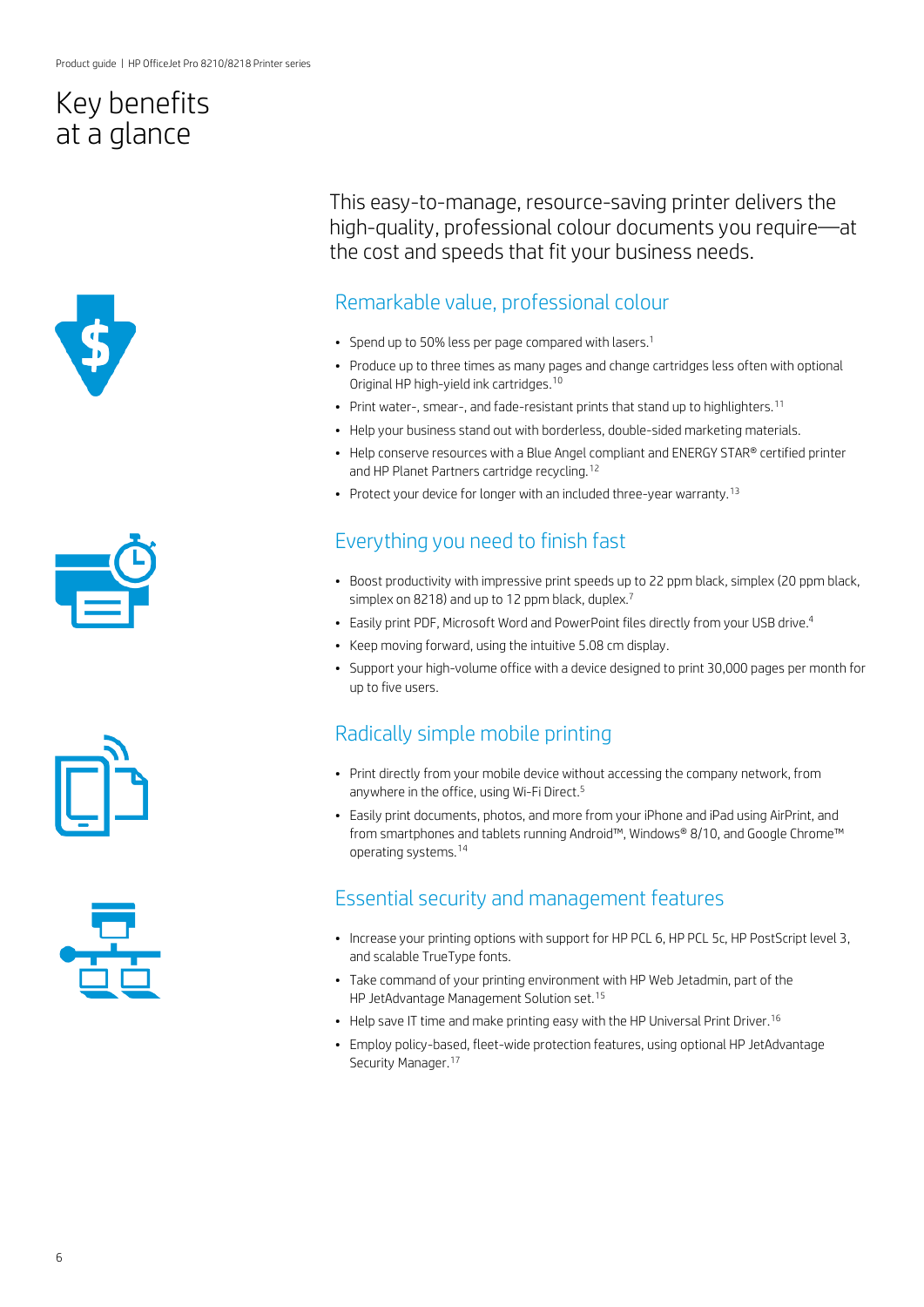## <span id="page-6-0"></span>Remarkable value, professional colour



Affordable, high-quality colour for less than lasers.<sup>1</sup> Plus, help reduce your impact with an environmentally conscious device.



#### Produce professional colour for less

Manage your budget with high-quality colour at up to 50% less cost per page than laser[s.](#page-2-1) 1



Don't waste important business time replacing toner cartridges. Optional Original HP high-yield ink cartridges—both black and colour—enable uninterrupted printing for longer periods of time. Plus, you can reduce costs by printing up to three times more black pages before having to replace a cartridge.<sup>[10](#page-5-1)</sup>



Create high-impact materials that resist fading, water, and highlighter-pen smearing, using Original HP ink cartridges. [11](#page-5-2)



Protect your investment

Get added protection for your device. The device comes with a three-year HP limited hardware warranty after customer registration. [13](#page-5-3)



#### Stand out from the crowd

Enjoy the flexibility of printing your brochures and other marketing materials with or without borders for a truly professional look. Borderless printing lets you print to the edge on all four sides of photo and brochure papers—no special photo papers with tear-off tabs or strips are required.



#### Conserve resources without sacrificing performance

Help save energy with this Blue Angel compliant and ENERGY STAR certified printer. Easily recycle your Original HP cartridges at no charge through HP Planet Partners. [12](#page-5-4) Get up to 50% paper savings with built-in automatic two-sided printing.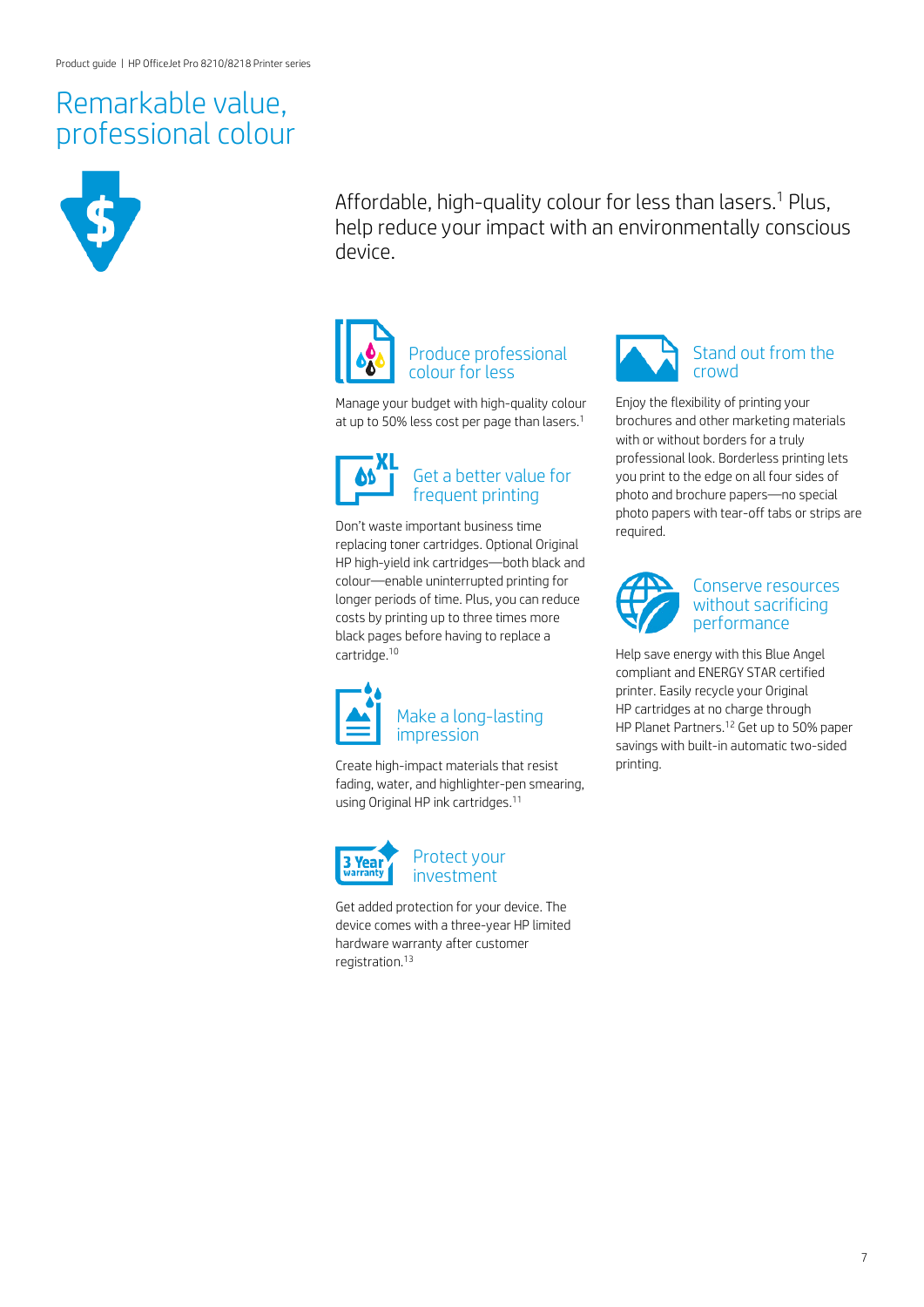## <span id="page-7-0"></span>Everything you need to finish fast



Complete high-volume jobs quickly and efficiently with fast two-sided printing[.7](#page-4-1) Easily print Microsoft Word and PowerPoint documents directly from your USB drive,<sup>4</sup> and boost productivity with an intuitive display.

| 08:00 AM                                         |   |
|--------------------------------------------------|---|
| Setup                                            |   |
| <b>6</b> Cartidge Information<br>-14 Network     | ۰ |
| <b>Gy Wi-Fi Direct</b><br><br><b>B</b> HP ePrint |   |

#### Enjoy hassle-free printer operation

This device's intuitive mono graphic display makes it simple to:

- Set up fast and start printing right away
- Check the status of print jobs
- Monitor ink levels
- Check wireless and Wi-Fi Direct status and settings



Speed through print jobs while saving paper and time. This printer delivers fast two-sided printing at impressive speeds up to 12/10 ppm, black/colour. [7](#page-4-1) Plus, this printer wakes up from sleep mode and starts printing in as fast as 9 second[s.8](#page-4-2)

## Print right from your USB drive

Just walk up and print. You can easily print the documents you work with every day— PDF files and Microsoft Word and PowerPoint files—directly from your USB driv[e.4](#page-3-7)



Simplify printing tasks with the 5.08 cm mono display. Intuitive buttons make navigating through menu options quick and easy, so you can stay productive.

## Maximise uptime and reduce intervention

This printer supports a wide variety of media weights and sizes. Increase input capacity to 500 sheets with the optional 250-sheet paper tray (8218 model only[\).](#page-3-21) <sup>6</sup> Load specialty papers, such as letterhead, in the main tray and plain paper in the second tray, and print on multiple paper types without having to stop and change paper.



#### Meet your highvolume office needs

Choose a printer that offers full support for productive, demanding office environments. This device is designed to print 30,000 pages per month for small workgroups up to five user[s.3](#page-2-2)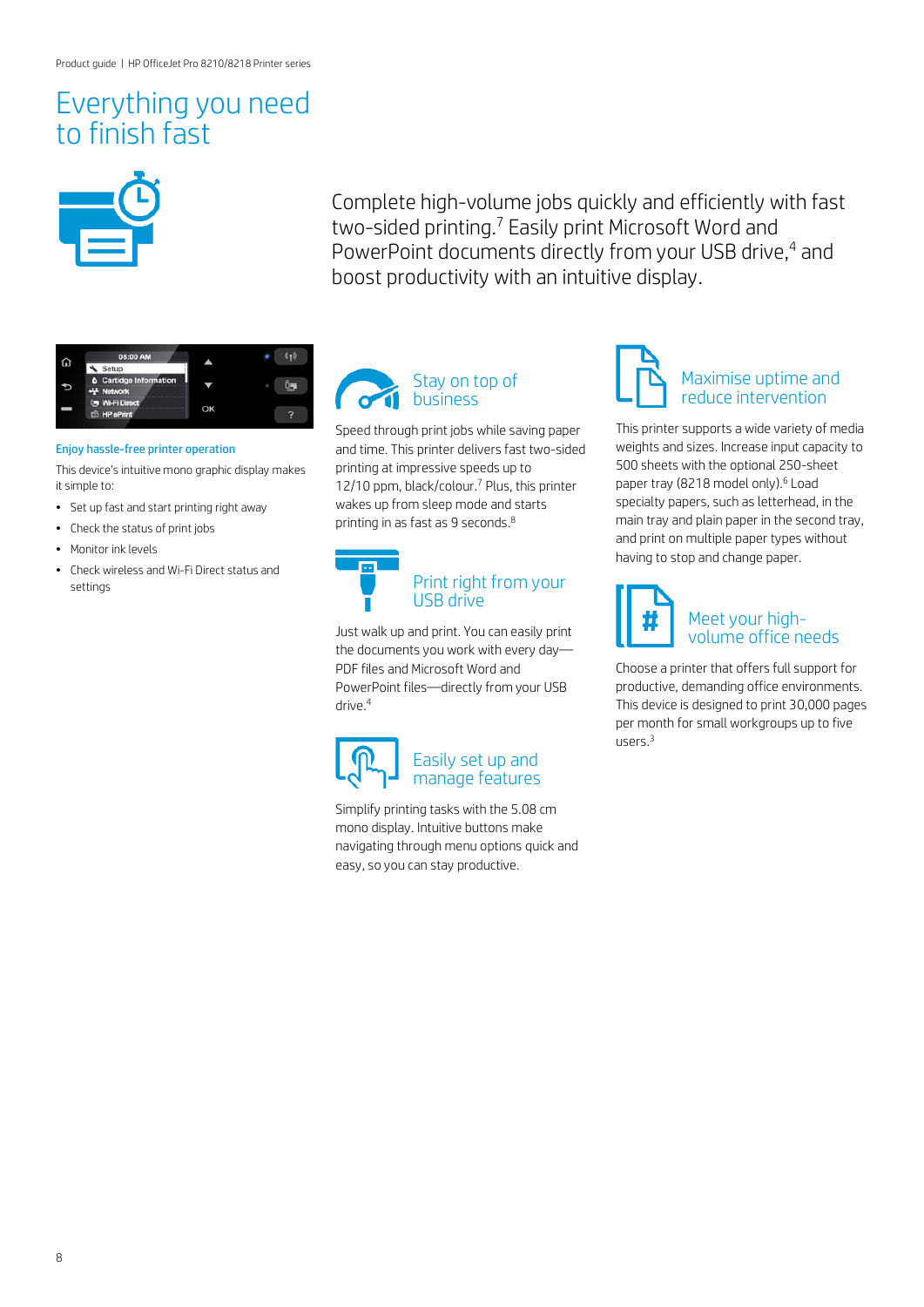## <span id="page-8-0"></span>Radically simple mobile printing



Get the mobile printing options that will keep your business covered. Easily print from your smartphone, tablet, or notebook PC, with a variety of mobile printing choices[.14](#page-5-5)



Enable Wi-Fi Direct printing to the HP OfficeJet 8210/8218 Printer series from anywhere in the offic[e.](#page-3-12) <sup>5</sup> Easily print from your smartphone, tablet, or notebook PC, without accessing the company network. There's no need to search through a long list of printers—automatically discover the nearest device and start printing.

### Print from a wide range of mobile devices

Easily print documents, photos, and more from your iPhone and iPad as well as smartphones and tablets running iOS, Android version 4.4 or later, Windows 8/10, or Google Chrome operating systems.<sup>[2,](#page-2-3)[14](#page-5-5)</sup> Simply open and preview the content you want to print, select your printer, and hit Print.



Managed mobile print solutions

HP provides options to integrate with third-party mobile device management solutions. For more information, see [hp.com/go/businessmobileprinting.](http://www.hp.com/go/businessmobileprinting)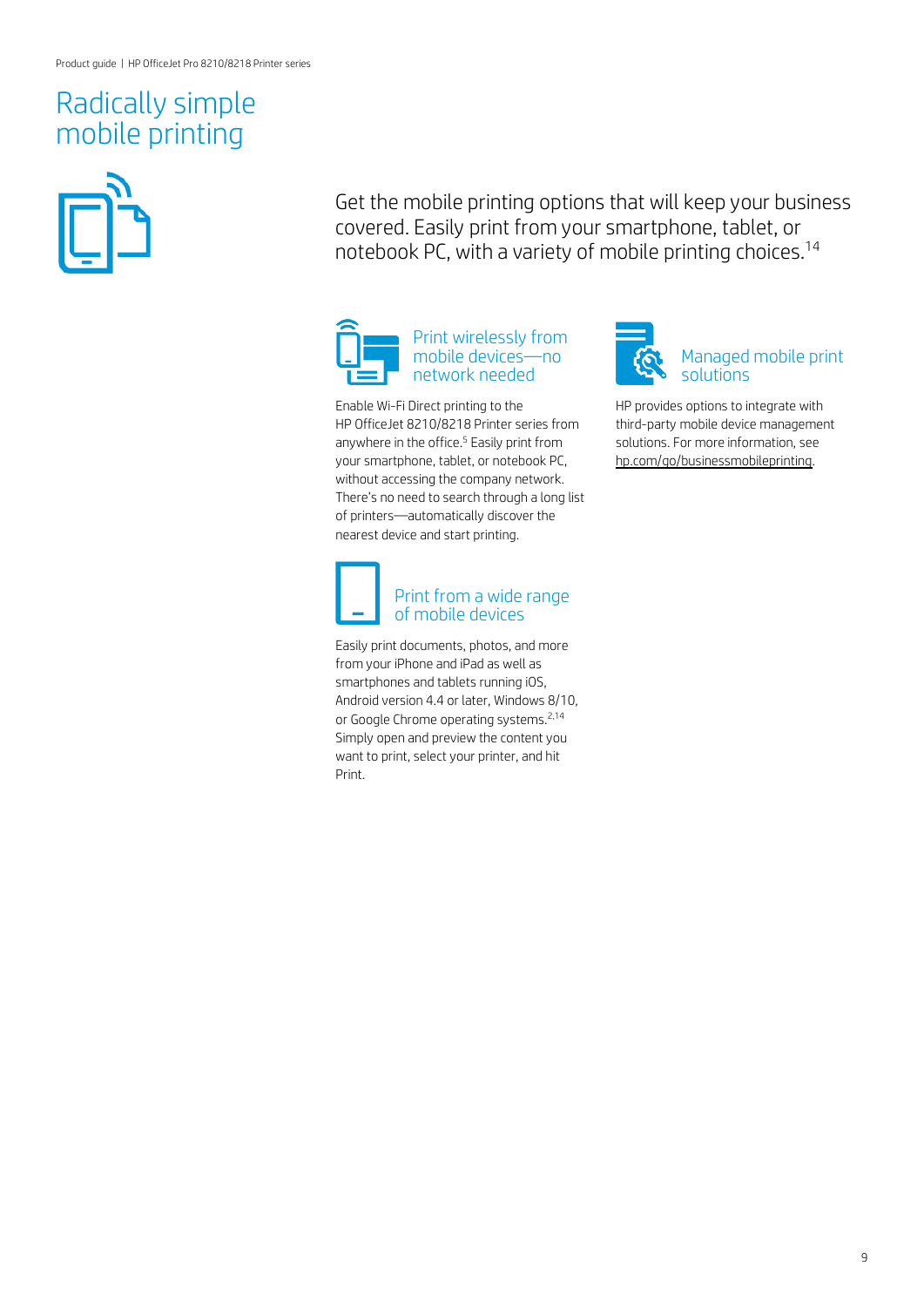## <span id="page-9-0"></span>Essential security and management features



Redefine expectations with manageability solutions that help you seamlessly control your print environment. Simplify fleet integration and expand print capabilities with support for HP PCL 6, HP PCL 5c, and HP PostScript printing options.



Produce text, graphics, images, barcodes, and more, using an array of built-in font solutions. Increase your printing options with support for HP PCL 6, HP PCL 5c, HP PostScript, and scalable TrueType fonts.



#### Take command of your printing environment

Easily add new devices and solutions, update features, and apply corporate policies from one central location. As part of the HP JetAdvantage Management Solutions set, HP Web Jetadmin helps you streamline fleet management[.15](#page-5-6)



Save IT time and make printing easy for all with the HP Universal Print Driver.<sup>16</sup> Set up all of your printers with a single driver there's no need to download more than one.



Optional HP JetAdvantage Security Manager delivers comprehensive printing security, with policy-based protection for printing and imaging devices. [17](#page-5-8)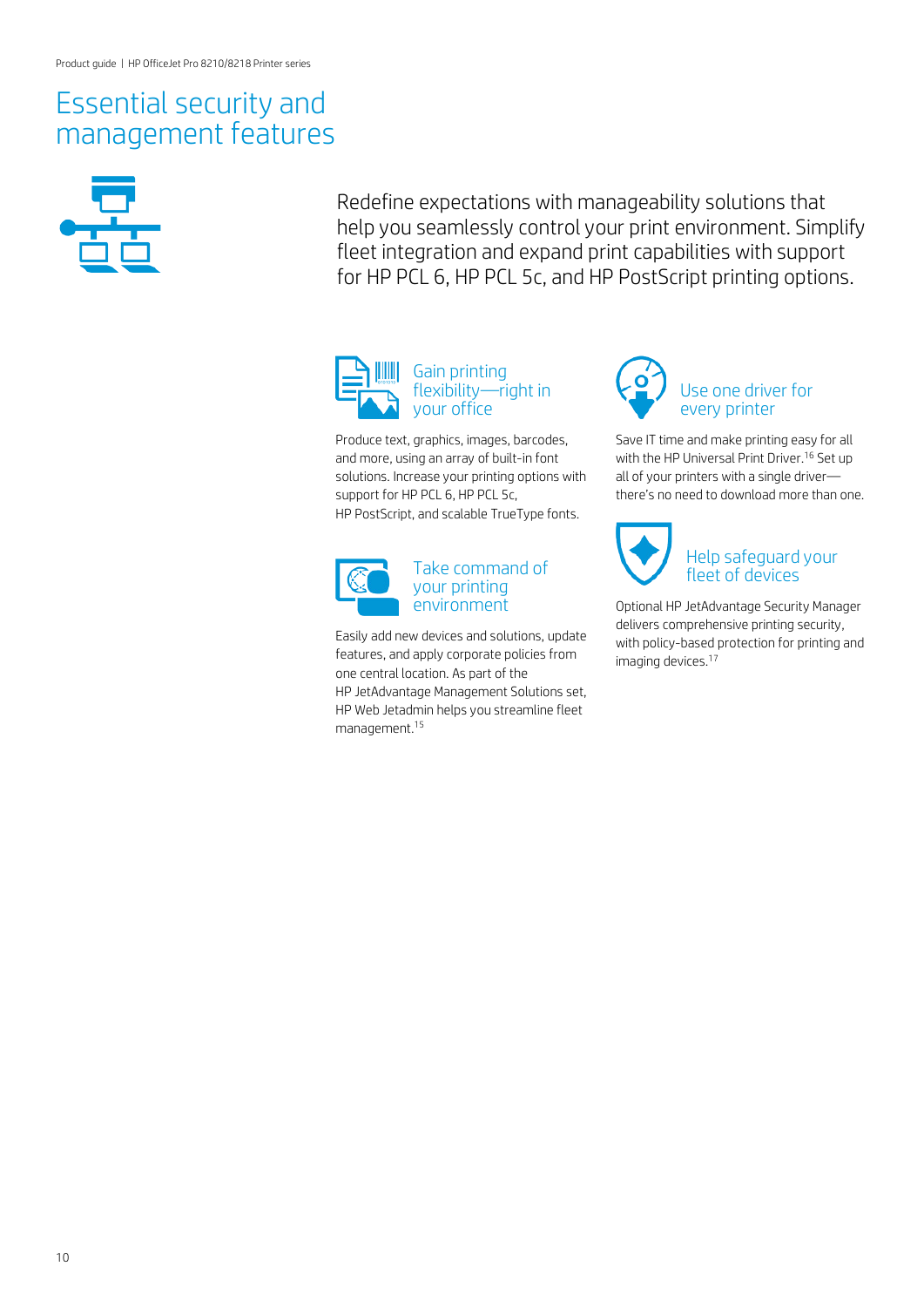Product guide | HP OfficeJet Pro 8210/8218 Printer series